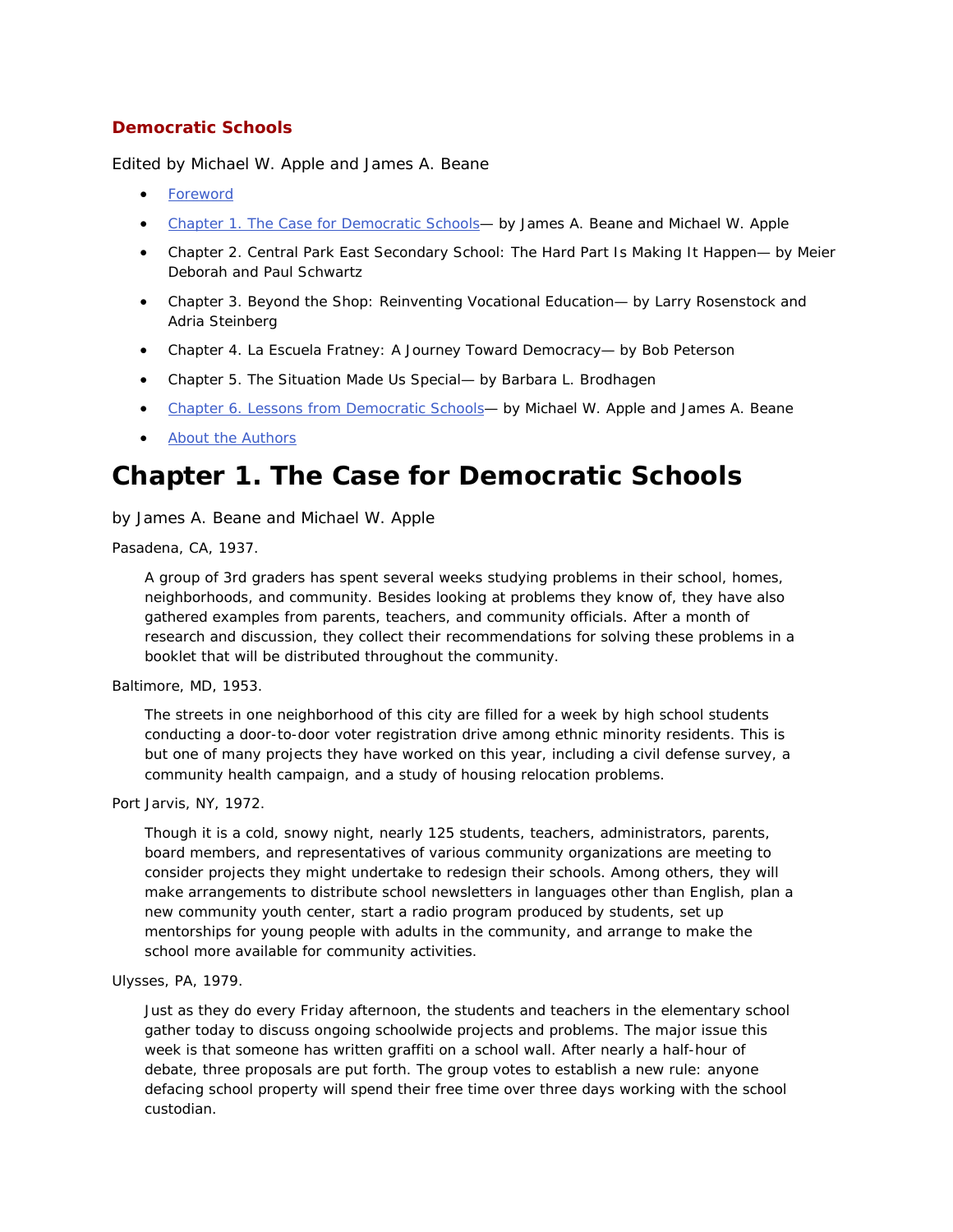#### Belvidere, IL, 1990.

Looking out a classroom window at the dumpster below, a student asks the teacher, "Where does that garbage go?" Just as curious, the teacher arranges for a class field trip to an area landfill. Concerned about the size and contents of the landfill, the students undertake a campaign for conservation and recycling in their school. Over several months, their efforts begin to take hold. Though they are just 1st graders, they have made a difference in their school.

#### Madison, WI, 1991.

On a warm September day, a group of nearly 60 middle school students and their teachers are working together to create their curriculum out of questions and concerns they have about themselves and their world. Eventually they cluster their questions into themes like "Living in the Future," "Problems in the Environment," "Isms," and "Conflict." After selecting their first theme and planning relevant activities, they will spend the year trying to answer those questions—their questions.

All of us have heard stories like these and know that while not rare, they are unusual. All took place in public schools. All involved real young people, real educators, and real communities no different on the surface than thousands of others. Yet there is something about these stories, a sometimes elusive feeling, that appeals to a deep sense of what a worthwhile and valuable education ought to look like. What are these people working on? Who is involved? How are they working together? Who benefits from such work? If we think about these stories and questions, we may eventually begin to see what is really happening. And perhaps we will begin to remember a now half-forgotten idea that was to guide the purposes and programs of our public schools. The idea was, and is, democracy.

In the midst of widespread attacks on education, we must keep alive the long tradition of democratic school reform that has played such a valuable role in making many schools lively and powerful places for those who go to them. Rather than giving up on the idea of the "public" schools and moving down the path toward privatization, we need to focus on schools that work. Despite some people's relentless attempts to make us think otherwise, we do not have to resign ourselves to choosing between a failing public school system and market initiatives such as voucher plans or for-profit "public" schools run by private firms like the Edison Project or Education Alternatives Inc. There are public schools throughout this country where the hard work of teachers, administrators, parents, community activists, and students has paid off. These are the schools that are alive with excitement, even in sometimes depressing and difficult circumstances. These are the schools in which teachers and students alike are engaged in serious work that results in rich and vital learning experiences for all.

The idea of democratic schools has fallen on hard times, however. All around us, we can see the signs. Public schools are called on to educate all of our children, yet are simultaneously blamed for the social and economic disparities that severely detract from their chances of successfully doing so. Local decision making is glorified in political rhetoric at the same time that legislation is introduced to put in place national standards, a national curriculum, and national tests. Demands are made to emphasize critical thinking while censorship of school programs and materials increases. Census figures display growing cultural diversity while pressure is applied to keep the curriculum within the narrow boundaries of the Western cultural tradition. The needs of business and industry are suddenly the preeminent goals of our educational system. Education in morality and ethics is reduced to a litany of behavior traits. Privileged groups seek to flee comprehensive, diverse public schools through vouchers, tax credits, "choice" plans, and exclusionary programs for their "gifted" children. Federal officials pronounce the public schools a failure while effectively suppressing a report that shows these officials have misused their own statistics (Jensen 1994).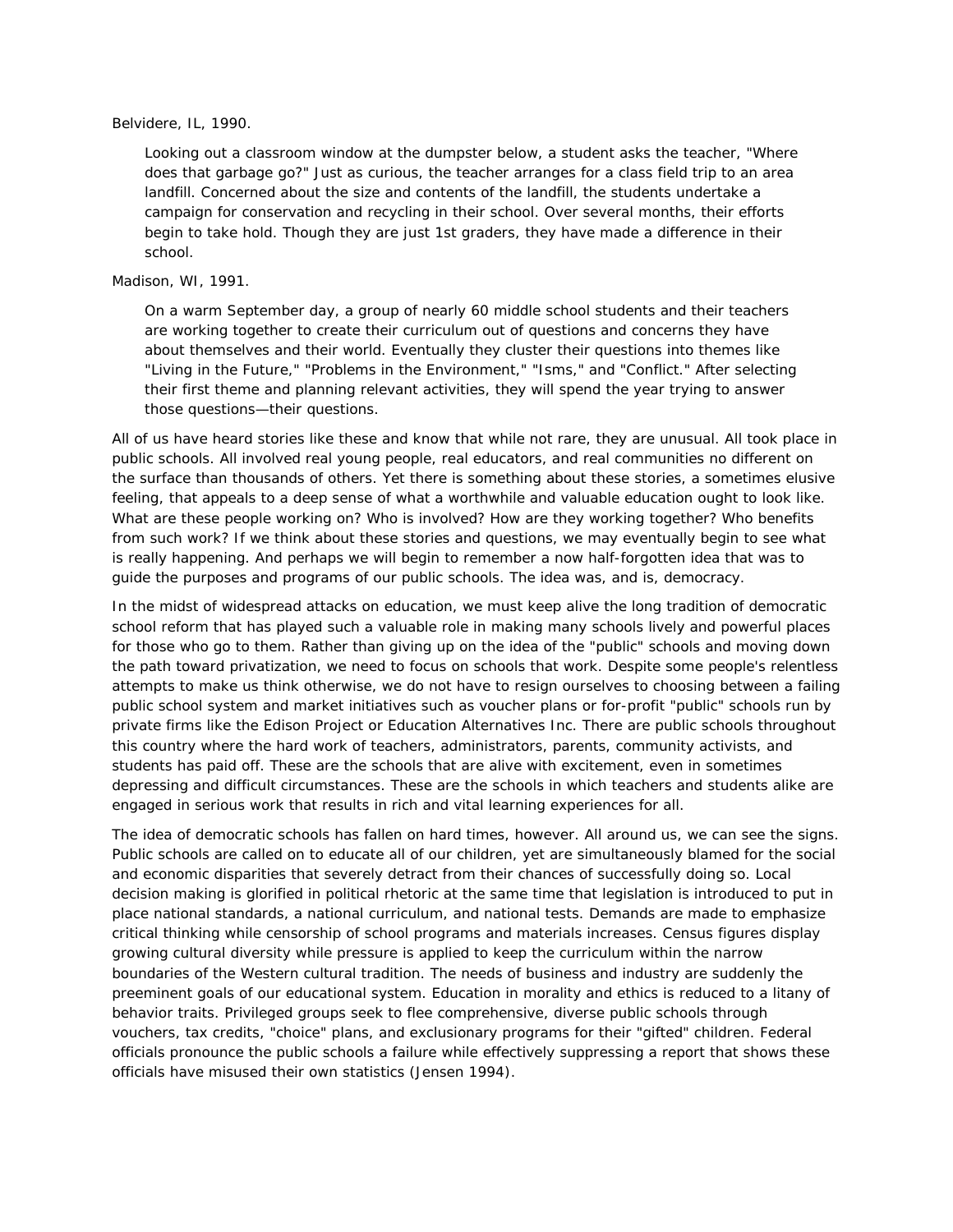Could it be that the century-long struggle for democratic purposes and practices in education and schooling never occurred? How could our collective memory have failed so easily? *Thematic unit teaching* and *curriculum integration* have become buzz words in educational circles, but have we forgotten that both concepts have their roots in the problem-centered "core" approaches advocated by earlier progressive social reconstructionists? How can we disconnect the call for heterogeneous grouping, advocated by so many groups today, from the longer struggle of the civil rights movement? Are "developmentally appropriate" practices a recent invention, or do they stretch back to the progressive, child-centered schools created early in this century? When we speak of cooperative learning today, shall we simply ignore the cooperative group process work done in schools and communities as part of democratic movements since the 1920s? How can we seem puzzled by ways to connect schools to their communities when so many stories of significant service projects can be found in the professional literature of at least the past sixty years?

Rosa Parks is often portrayed during Black History Month as simply a "tired, older woman" who wanted to sit down on a bus. But her courageous act on that bus came after months of work on resistance and civil disobedience at the Highlander Folk School. Likewise, many of our most trusted and powerful ideas about schooling are the hard-won gains of long and courageous efforts to make our schools more democratic (see, for example, Rugg 1939). We are the beneficiaries of those efforts, and we have an obligation to carry forward the demanding dream of public schools for a democratic society.

The questions raised here are meant to remind us of that half-forgotten dream, to rouse us from the stupor we fell into nearly twenty years ago. Although our memories may have become blurred, we can still recall that public schools are essential to democracy. We cannot help but be jolted wide awake when discussions about what works in schools, what should be done in schools, make no mention of the role of public schools in expanding the democratic way of life. And so we must make the case again.

# **The Meaning of Democracy**

Those of us who live in the United States claim that democracy is the central tenet of our social and political relations. It is, we say, the basis for how we govern ourselves, the concept by which we measure the wisdom and worth of social policies and shifts, the ethical anchor we seek when our political ship seems to drift. And it is the standard we use to measure the political progress of other countries as well as their trade status with our own.

It is not surprising, then, that the word "democracy," seems to be heard more frequently these days. In many places around the world, oppressed peoples struggle for human and civil rights. Dictatorships and popularly elected governments are overthrown at a startling rate. In the United States, growing numbers of people claim that politicians at all levels are no longer in touch with their constituents. Conflict among political, religious, and cultural groups fuels debate over free speech, privacy, land use, lifestyles, and, throughout it all, the rights of the individual in relation to the interests of the larger society. Amid this dissonance, the idea of democracy presumably serves as a crucial benchmark for judging events and ideas.

Central tenets and ethical anchors, however, also tend to be converted into rhetorical slogans and political codes to gain popular support for all manner of ideas. Thus, they are fraught with ambiguity. "Democracy" is no exception. Woodrow Wilson understood this well when he deflected opposition to U.S. involvement in World War I with the virtually unassailable statement that our soldiers were fighting "to make the world safe for democracy." Calling forth the word "democracy" did the trick then and has done so for a wide array of political and military maneuvers since.

The meaning of democracy is just as ambiguous in our own times, and the rhetorical convenience of that ambiguity is more evident than ever (Apple 1988). One can understand, for example, how claims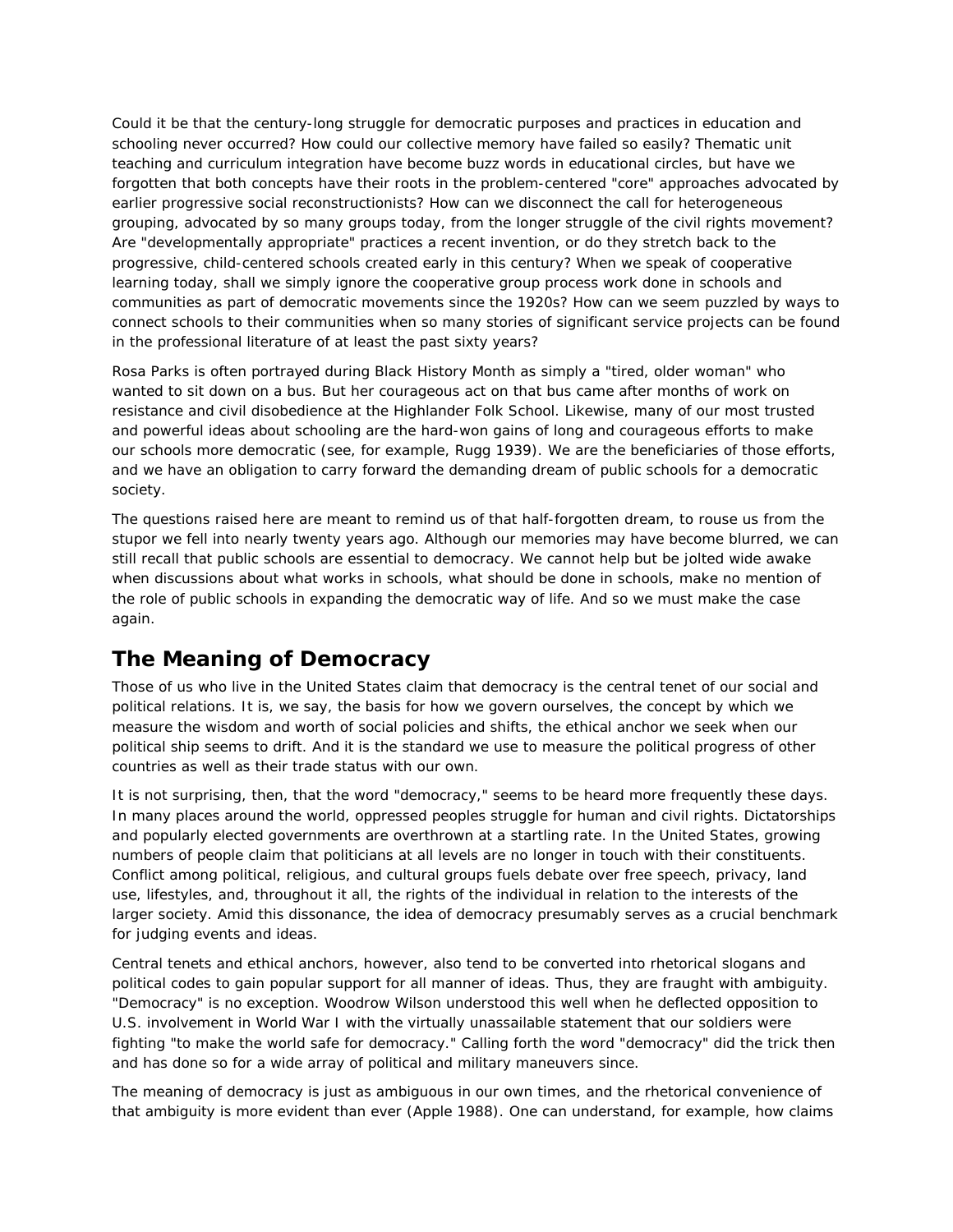for democracy could be used to shore up movements for civil rights, expanded voting privileges, and protection of free speech. Democracy is also used, however, to further the causes of free market economies and school-choice vouchers, and to defend the dominance of two major political parties. We hear the democracy defense used countless times everyday to justify almost anything people want to do: "Hey, we live in a democracy, right?"

On the other hand, it is not uncommon to hear some people say that democracy has simply become irrelevant, that it is too inefficient or dangerous in an increasingly complex world. For these people, the democracy defense itself has become cumbersome or, perhaps, not sufficient to get them what they want. In a society like that of the United States, where there are clear divisions of wealth and power, the freedoms and ambiguity associated with democracy have clearly benefited some people more than others. Efforts to sharpen the definition of democracy and extend its meaning throughout society are seen by some of the more privileged people of this country as threats to their own status and power. To understand this view, we need only look at the startling contradiction between the movement for greater school achievement on the one hand and the resistance to equitable spending for all schools on the other.

Under these complicated conditions, a book on democratic schools may seem almost foolhardy. After all, if the meaning of democracy is so confused in the larger society, how can we possibly settle on its meaning for everyday life in schools? That risk in mind, we have gone ahead, buoyed by certain beliefs. We believe that democracy does mean something and that bringing that meaning to light is critical at a time when many citizens are vigorously debating the future course of our schools. Moreover, we find it hard to imagine that people who have known the privileges of democracy would so easily give them up. We find it even harder to imagine that they would not want these privileges for their children, indeed for all people. We admit to having what Dewey and others have called the "democratic faith," the fundamental belief that democracy has a powerful meaning, that it can work, and that it is necessary if we are to maintain freedom and human dignity in our social affairs.

Democracy works in multiple ways in social affairs. Most of us who attended school in the United States (and perhaps elsewhere) were taught that democracy is a form of political governance involving the consent of the governed and equality of opportunity. For example, we learned that citizens may directly and fully participate in such events as elections while being represented in other matters by those we elect to federal and state legislatures as well as boards and committees governing local school policy.

Less explicitly taught were the conditions on which a democracy depends, the foundations of "the democratic way of life" (Beane 1990). It is these conditions and their extension through education that are the central concerns of democratic schools. Among such conditions are the following:

- 1. The open flow of ideas, regardless of their popularity, that enables people to be as fully informed as possible.
- 2. Faith in the individual and collective capacity of people to create possibilities for resolving problems.
- 3. The use of critical reflection and analysis to evaluate ideas, problems, and policies.
- 4. Concern for the welfare of others and "the common good."
- 5. Concern for the dignity and rights of individuals and minorities.
- 6. An understanding that democracy is not so much an "ideal" to be pursued as an "idealized" set of values that we must live and that must guide our life as a people.
- 7. The organization of social institutions to promote and extend the democratic way of life.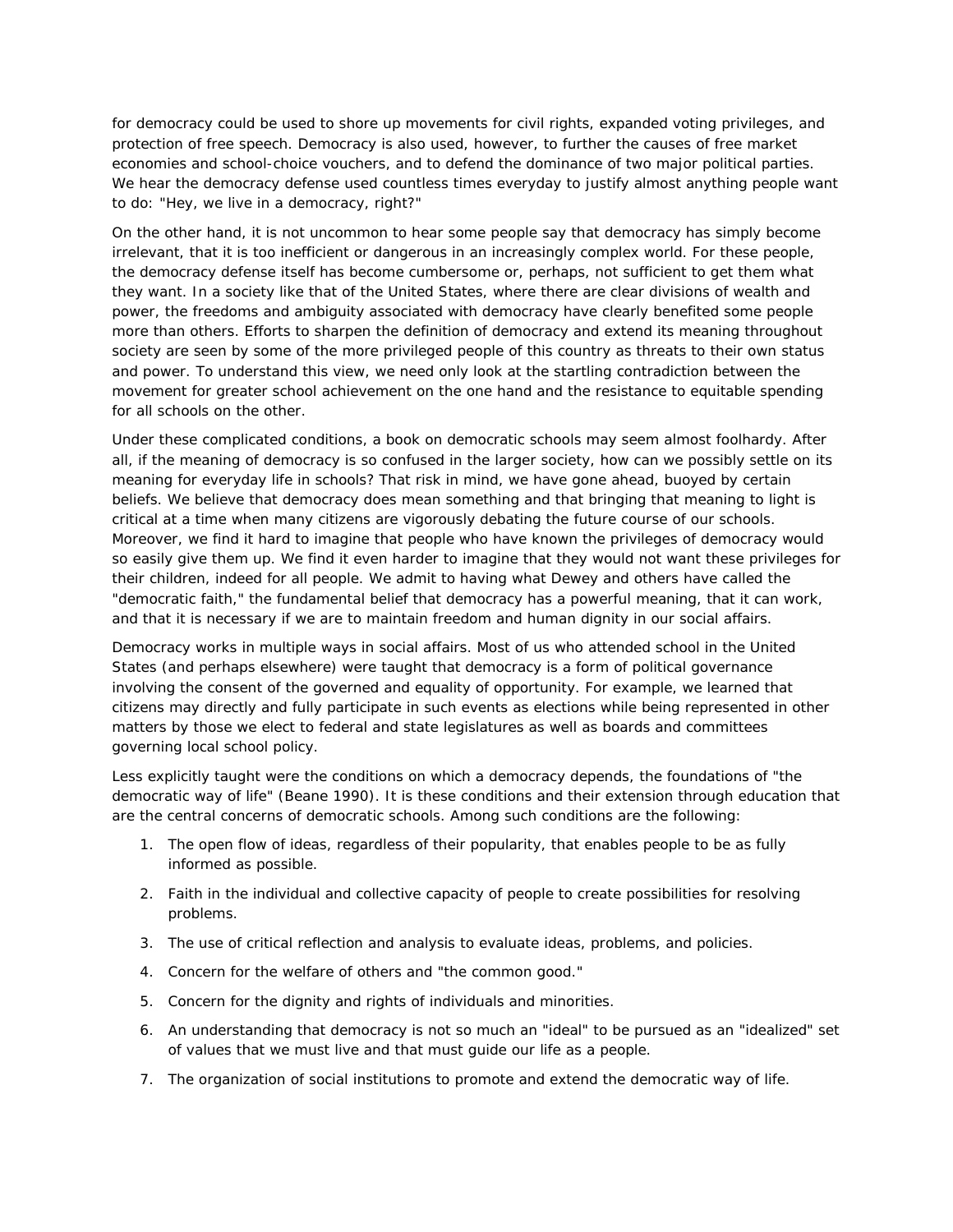If people are to secure and maintain a democratic way of life, they must have opportunities to learn what that way of life means and how it might be led (Dewey 1916). Although common sense alone tells us this is a true statement, there is perhaps no more problematic concept in education than that of democratic schools, a concept that some consider almost an oxymoron. How can this be so? Simply put, many people believe that democracy is nothing more than a form of federal government and thus does not apply to schools and other social institutions. Many also believe that democracy is a right of adults, not of young people. And some believe that democracy simply cannot work in schools.

Others are committed to the idea that the democratic way of life is built upon opportunities to learn what it is about and how to lead it. They believe that the schools, as a common experience of virtually all young people, have a moral obligation to introduce them to the democratic way of life. They know, as well, that such a life is learned by experience. It is not a status to be attained only after other things are learned. Moreover, they believe that democracy extends to all people, including the young. Finally, they believe that democracy is neither cumbersome nor dangerous, that it can work in societies and it can work in schools. As Maxine Greene (1985, p. 4) writes, "Surely it is an obligation of education in a democracy to empower the young to become members of the public, to participate, and play articulate roles in the public space."

But those committed to creating democratic schools also understand that doing so involves more than the education of the young. Democratic schools are meant to be democratic places, so the idea of democracy also extends to the many roles that adults play in the schools. This means that professional educators as well as parents, community activists, and other citizens have a right to fully informed and critical participation in creating school policies and programs for themselves and young people.

Proponents of democratic schools also realize, sometimes painfully, that exercising democracy involves tensions and contradictions. Democratic participation in decision making, for example, opens the way for antidemocratic ideas such as the continuing demands for censorship of materials, the use of public tax vouchers for private school tuition, and the maintenance of historical inequities in school life. Furthermore, there always looms the possibility of the illusion of democracy, in which authorities may invite participation so as to "engineer consent" for predetermined decisions (Graebner 1988). Such contradictions and tensions point to the fact that bringing democracy to life is always a struggle. But beyond them lies the possibility for professional educators and citizens to work together in creating more democratic schools that serve the common good of the whole community.

This book is for and about educators who are committed to democracy, who value the democratic way of life, who believe that schools can be democratic places, and who have the courage to carry those beliefs into action. In several chapters we will hear some of these educators describe, in their own voices, how they have brought the idea of democracy to life in their schools and classrooms. These are remarkable stories inasmuch as the very idea of democratic schools has proved to be so elusive to the educational community. The stories are not filled with the easy promises and slick slogans of packaged programs or systems. Instead, like almost all school stories, they reveal the hard work and commitment of real educators struggling to create and maintain arrangements that reveal the deeply held values that they, and we, believe must be acted on now. The authors of this book are fundamentally dissatisfied with the conservative solutions usually put at center stage over the past decade: tighter centralized control, standardization of content, more reductive testing, and so on. All of us believe that we must move beyond handwringing and find real answers to the question "What works in schools?"

# **What Is a Democratic School?**

Before presenting the real life stories in this book, we want to offer a context for their telling. What is a democratic school? What might we expect to see if we visited one? What are its underlying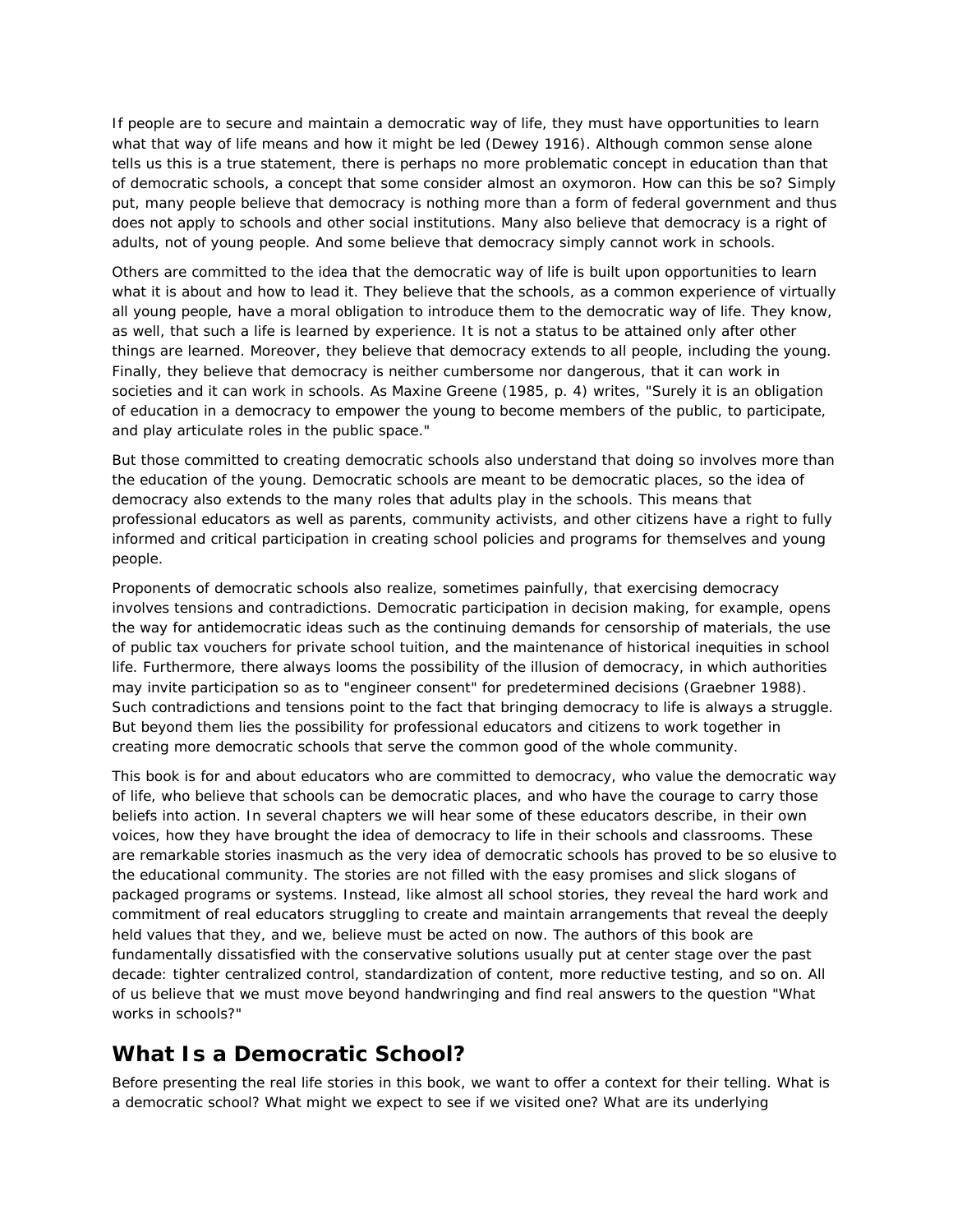principles? How has the concept of democratic schools emerged over time? What threatens the existence of these schools? How can it be that these stories are so remarkable in a society that purports to be democratic?

Democratic schools, like democracy itself, do not happen by chance. They result from explicit attempts by educators to put in place arrangements and opportunities that will bring democracy to life (see, for example, Bastian et al. 1986; Wood 1988, 1992). These arrangements and opportunities involve two lines of work. One is to create democratic structures and processes by which life in the school is carried out. The other is to create a curriculum that will give young people democratic experiences.

## **Democratic Structures and Processes**

To say that democracy rests on the consent of the governed is almost a cliché, but in a democratic school it is true that all of those directly involved in the school, including young people, have the right to participate in the process of decision making. For this reason, democratic schools are marked by widespread participation in issues of governance and policy making. Committees, councils, and other schoolwide decision-making groups include not only professional educators, but also young people, their parents, and other members of the school community. In classrooms, young people and teachers engage in collaborative planning, reaching decisions that respond to the concerns, aspirations, and interests of both. This kind of democratic planning, at both the school and the classroom levels, is not the "engineering of consent" toward predetermined decisions that has too often created the illusion of democracy, but a genuine attempt to honor the right of people to participate in making decisions that affect their lives.

We must remember, however, that local decision making must still be guided by democratic values. It is one of the contradictions of democracy that local, populist politics do not always serve democratic ends. After all, left entirely to local discretion, we might still have schools characterized by legal racial segregation and denial of access to all but the wealthy. In short, the realization of democratic schools does in part depend on selective intervention of the state, especially where the process and content of local decision making serve to disenfranchise and oppress selected groups of people. While such intervention is usually unpopular among those who have sought exclusive power, it serves as a reminder that the wide distribution of rights and other democratic values are meant to be more than principles on paper.

Our own times offer many illustrations of the tension between the state's obligation to safeguard democracy and the democratic right of interest groups to air their views. For example, public schools in a democratic society are meant to offer access to, and critical examination of, a wide range of ideas. Meanwhile, various special interest groups, especially religious fundamentalists, demand that ideas and materials open to consideration in schools be limited to those supporting their groups' own values (Delfattore 1993). At the same time, local groups across the political spectrum are troubled by moves to create a national curriculum in which the range of knowledge studied is limited to that deemed important by select groups at the national level. The idea of widespread participation in school affairs as a feature of democratic schools is thus not as simple as inviting participation, because the right to "have a say" introduces questions about how various viewpoints fit into the fragile equation balancing special interests and the larger "common good" of the democratic community.

Those involved in democratic schools see themselves as participants in communities of learning. By their very nature, these communities are diverse, and that diversity is prized, not viewed as a problem. Such communities include people who reflect differences in age, culture, ethnicity, gender, socioeconomic class, aspirations, and abilities. These differences enrich the community and the range of views it might consider. Separating people of any age on the basis of these differences or using labels to stereotype them simply creates divisions and status systems that detract from the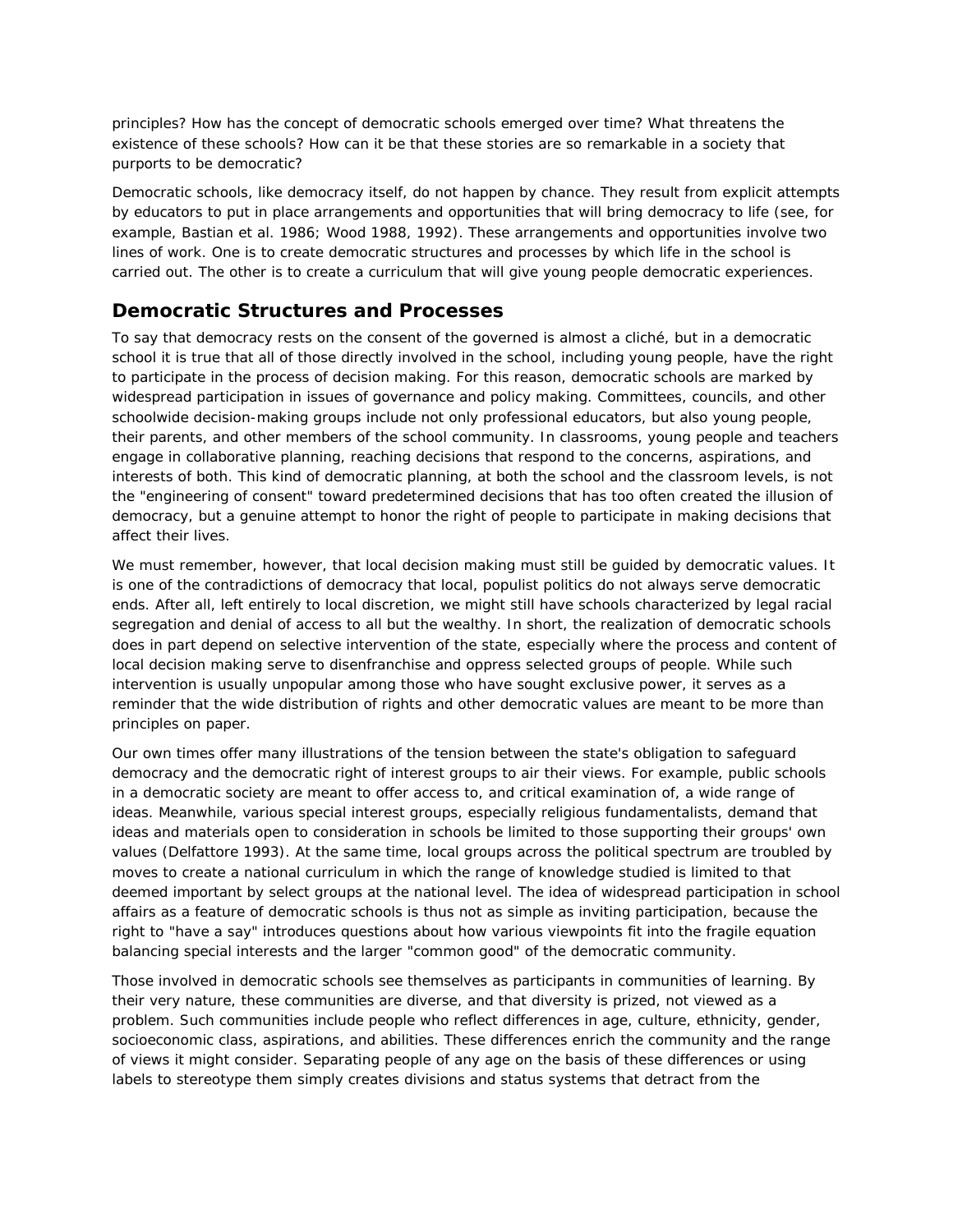democratic nature of the community and the dignity of the individuals against whom such practices work so harshly.

While the community prizes diversity, it also has a sense of shared purpose. No matter what the privatizers or those who want economic rationality to drive schools say, democracy is not simply a theory of self-interest that gives people license to pursue their own goals at the expense of others; the common good is a central feature of democracy. For this reason, the communities of learners in democratic schools are marked by an emphasis on cooperation and collaboration rather than competition. People see their stake in others, and arrangements are created that encourage young people to improve the life of the community by helping others.

In all these arrangements, and in the policy decisions that support them, people in democratic schools persistently emphasize structural equity. While initial access to educational opportunities is understood to be a necessary aspect of democratic schools, access alone is not considered sufficient for their realization. In an authentically democratic community, all young people are also considered to have the right of access to all programs in the school and to the outcomes the school values. For this reason, those in democratic schools seek to assure that the school includes no institutional barriers to young people. Every effort is made to eliminate tracking, biased testing, and other arrangements that so often deny such access on grounds of race, gender, and socioeconomic class.

Educators who are committed to democracy realize that sources of inequity in the school are likely to be found in the community as well. At the very least, they understand that the possibilities arising from democratic experiences in the school may too easily be washed away by life on the outside (Gutmann 1987). In seeing themselves as part of the larger community, they seek to extend democracy there, not only for the young but for all people. In short, they want democracy on a large scale; the school is just one of the sites on which they focus. This is a crucial point. The educational landscape is littered with the remains of failed school reforms, many of which failed because of the social conditions surrounding the schools. Only those reforms that recognize these conditions and actively engage them are likely to make a lasting difference in the lives of the children, educators, and communities served by the schools.

It is this last point in particular that distinguishes democratic schools from other kinds of "progressive" schools, such as those that are simply humanistic or child-centered. Democratic schools are both of those in many ways, but their vision extends beyond purposes such as improving the school climate or enhancing students' self-esteem. Democratic educators seek not simply to lessen the harshness of social inequities in school, but to change the conditions that create them. For this reason, they tie their understanding of undemocratic practices inside the school to larger conditions on the outside. The case for heterogeneous grouping, for example, is made partly on grounds of increased academic and social achievement, but more broadly on grounds of justice and equitable access as profound social issues (Oakes 1985). Like other progressive educators, those involved with democracy care deeply about young people, but they also understand that such caring requires them to stand firm against racism, injustice, centralized power, poverty, and other gross inequities in school and society.

The initial sketch of the structures and processes essential to democratic schools can be done rather quickly, but the fully rendered picture is not so easily realized. The work involved in organizing and keeping alive a democratic school is exhausting and ripe with conflict. After all, despite the rhetoric of democracy in our society and the commonsense idea that the democratic way of life is learned through democratic experiences, schools have been remarkably undemocratic institutions. While democracy emphasizes cooperation among people, too many schools have fostered competition—for grades, for status, for resources, for programs, and so on. While democracy depends upon caring for the common good, too many schools, stimulated by the influence of political agendas imposed from outside, have emphasized an idea of individuality based almost entirely on self-interest. While democracy prizes diversity, too many schools have largely reflected the interests and aspirations of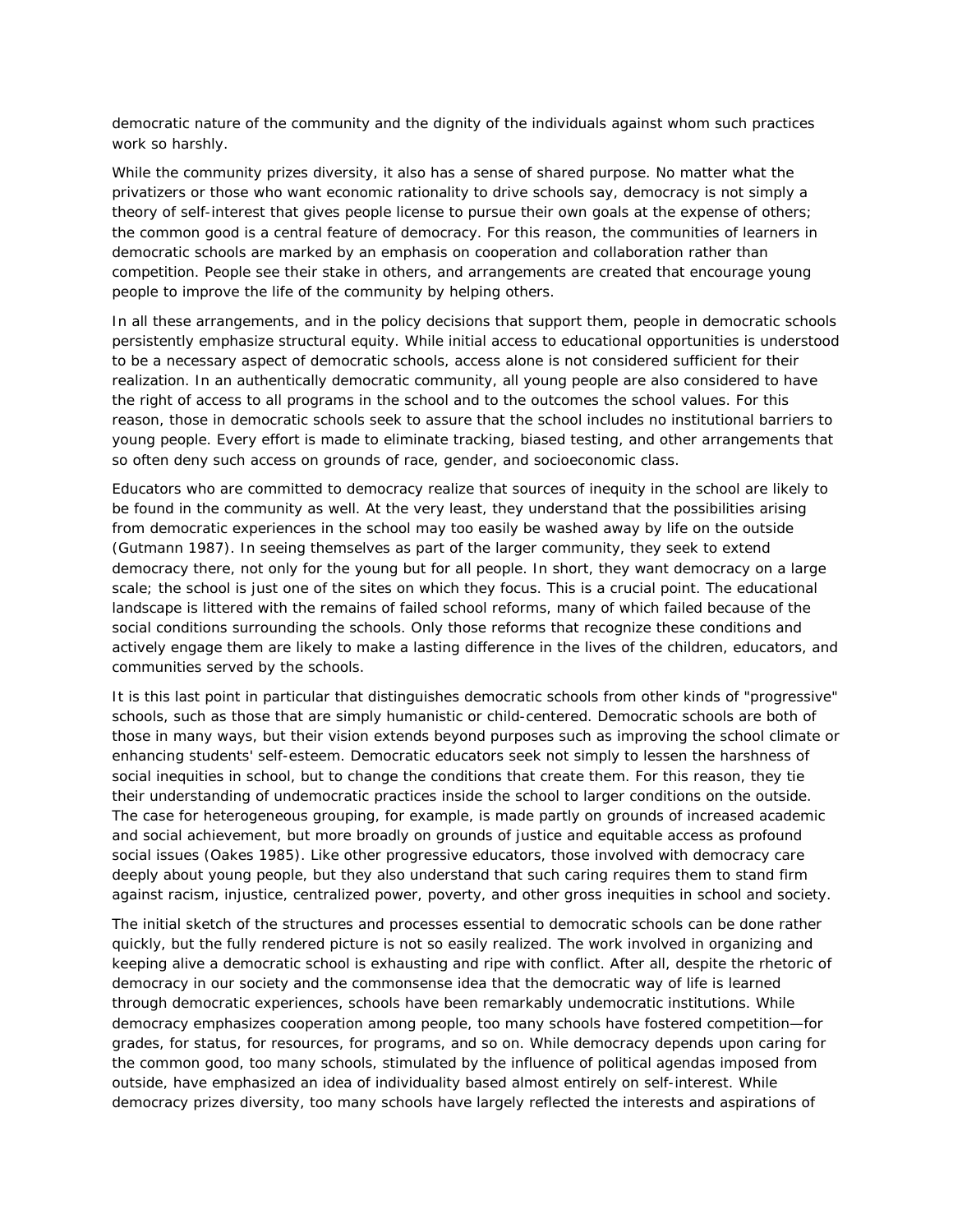the most powerful groups in this country and ignored those of the less powerful. While schools in a democracy would presumably demonstrate how to achieve equal opportunity for all, too many schools are plagued by structures like tracking and ability grouping that deny equal opportunity and results to many, particularly the poor, people of color, and women.

Those who are committed to democratic education are often placed in a position of conflict with the dominant traditions of schooling. At almost every turn, their ideas and efforts are likely to be resisted by both those who benefit from the inequities of schools and those who are more interested in efficiency and hierarchical power than in the difficult work of transforming schools from the bottom up. The frustrations involved in creating democratic schools are only exceeded by the more ambitious task of maintaining them in the face of nondemocratic currents in public opinion and educational policy. But democratic educators understand that democracy does not present an "ideal state" crisply defined and waiting to be attained. Rather, a more democratic experience is built through their continual efforts at making a difference. The undertaking is not an easy one; it is filled with contradictions, conflict, and controversy. As the old saying goes, "It was ten miles into the woods and it's ten miles out."

## **A Democratic Curriculum**

The structures and processes discussed so far generally define the quality of everyday life in schools. As part of the longstanding traditions and deep structures of the school, they also offer powerful teachings about what and whom the school values. For this reason, they constitute a kind of "hidden" curriculum by which people learn significant lessons about justice, power, dignity, and self-worth. Democratizing these structures and processes is a crucial aspect of the schools portrayed here, but a more complete version also includes creative work toward bringing democracy to the planned or overt curriculum.

Since democracy involves the informed consent of people, a democratic curriculum emphasizes access to a wide range of information and the right of those of varied opinion to have their viewpoints heard. Educators in a democratic society have an obligation to help young people seek out a range of ideas and to voice their own. Unfortunately, many schools persistently shirk this obligation in several ways. First, they narrow the range of school-sponsored knowledge to what we might call "official" or highstatus knowledge that is produced or endorsed by the dominant culture (Apple 1993). Second, they silence the voices of those outside the dominant culture, particularly people of color, women, and, of course, the young. This observation can be substantiated with little more than a glance at textbooks, reading lists, and curriculum guides.

What's most disturbing is that all too many schools have taught this official, high-status knowledge as though it were "truth" arisen from some immutable, infallible source. Those committed to a more participatory curriculum understand that knowledge is socially constructed, that it is produced and disseminated by people who have particular values, interests, and biases. This is simply a fact of life, since all of us are formed by our cultures, genders, geographies, and so on. In a democratic curriculum, however, young people learn to be "critical readers" of their society. When confronted with some knowledge or viewpoint, they are encouraged to ask questions like: Who said this? Why did they say it? Why should we believe this? and Who benefits if we believe this and act upon it?

To clarify this point, consider an example from a classroom observed by one of this book's editors. The teacher and students were engaged in a discussion of "current events," using material from newspapers and focusing on "natural disasters." How we think about natural disasters and whose definition of what they are is crucial. For instance, we are now (unfortunately) quite used to seeing pictures of disasters in which thousands of people lose their lives to storms, drought, and so on. Like the children in that classroom, we are told to think of them as "natural" disasters. But is this seemingly neutral way of understanding current events really neutral, or are particular values smuggled in or omitted in subtle ways?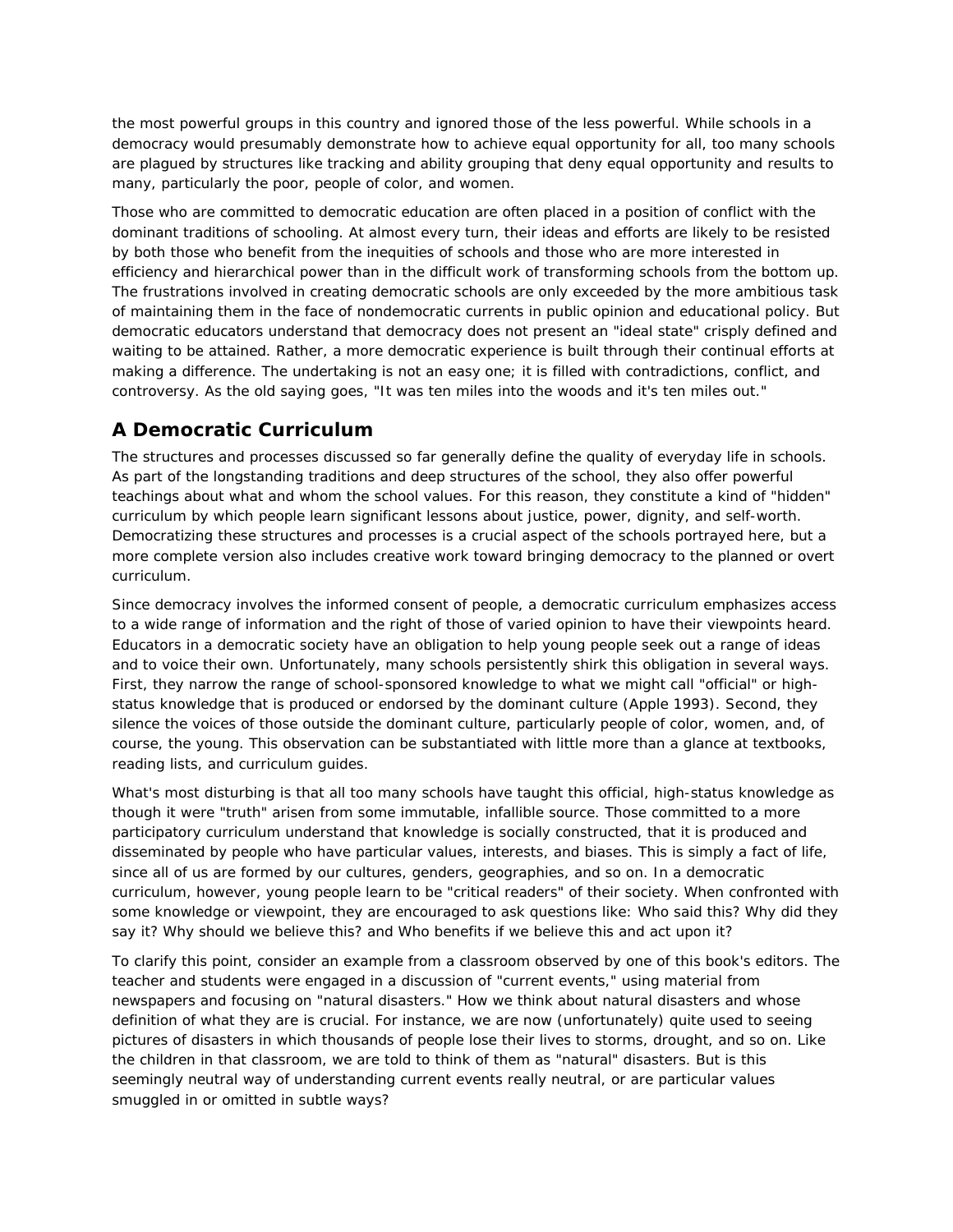Part of the discussion that went on in that classroom provides a powerful reminder of why such a question is important. The students noted the massive mud slides that had recently occurred in South America; large numbers of people were killed or badly injured as torrential rains washed their houses down the mountainsides. Yet a closer examination reveals that little about this disaster was "natural." Every year in South America there are rains, and every year people die. This particular year, an entire side of the mountain gave way; the thousands of people living on it lost their lives. No one in the valleys—the safe and fertile land—died.

Poor families are forced to live on the dangerous hillsides because this is the only land left on which they can afford to eke out a meager existence. People crowd onto the mountainsides because of poverty and historical land ownership patterns that are grossly unequal. Hence, the problem is not the yearly rain—a natural occurrence—but the unequal economic structures that allow a small minority of individuals to control the very lives of the majority of people in that region.

This altered and more complete understanding of the problem is rich in pedagogic and curricular possibilities. Helping students to understand the different ways this "current event" could be interpreted, and the benefits to different groups of people each interpretation brings, could ultimately lead them to a richer and more ethically committed sensitivity to the societies around them (Apple 1990).

A mathematics class in an urban school provides another example of how questions are used in a democratic classroom. Students in this class were regularly given a word problem involving the cost of a monthly bus pass. They were asked to calculate whether it was cheaper to buy a monthly pass or to pay each time one went to and from work. In this particular instance, given the number of workdays that the problem writer specified, the correct answer was to pay each time. Yet built into this problem is a set of assumptions that have little bearing on the realities of these young people's lives or those of their parents.

The students knew this answer was simply wrong. After all, many of their parents worked two parttime jobs to support themselves and their families. These jobs were often at fast-food restaurants and were the only jobs available in that community after the factories had moved to take advantage of lower wages and tax breaks in other parts of the world. Thus, in the experience of these children, a person used the bus at least four times a day to get to and from work, work that was without benefits, was low paid, and was often dead-end.

This curriculum was obviously more than a little biased and insensitive. But the teacher creatively used the bias, asking students to reflect on what was wrong with this example and to think about how mathematics helped them understand their own and their parents' daily lives. In essence, she asked them to answer a question similar to those we asked above: *From whose perspective are we seeing the world in this material?* (Ladson-Billings in press). By weaving this question into the entire mathematics unit, she integrated mathematics into students' everyday lives, thus giving their work more of an impact than was ever possible in the supposedly neutral standard curriculum that was connected to the supposedly neutral standardized achievement tests that determined those young persons' futures.

At the very least, each of these examples points to the fact that someone's tradition, someone's construction of what is important to know and how it should be used, is always incorporated into our planned curriculum, often in hidden ways. As in the example of the mathematics class, however, a democratic curriculum seeks to move beyond the "selective tradition" of knowledge and meanings endorsed by the dominant culture, toward a wider range of views and voices (Williams 1961, Apple 1990). In a democratic society, no one individual or interest group can claim sole ownership of possible knowledge and meaning. Likewise, a democratic curriculum includes not only what adults think is important, but also the questions and concerns that young people have about themselves and their world. A democratic curriculum invites young people to shed the passive role of knowledge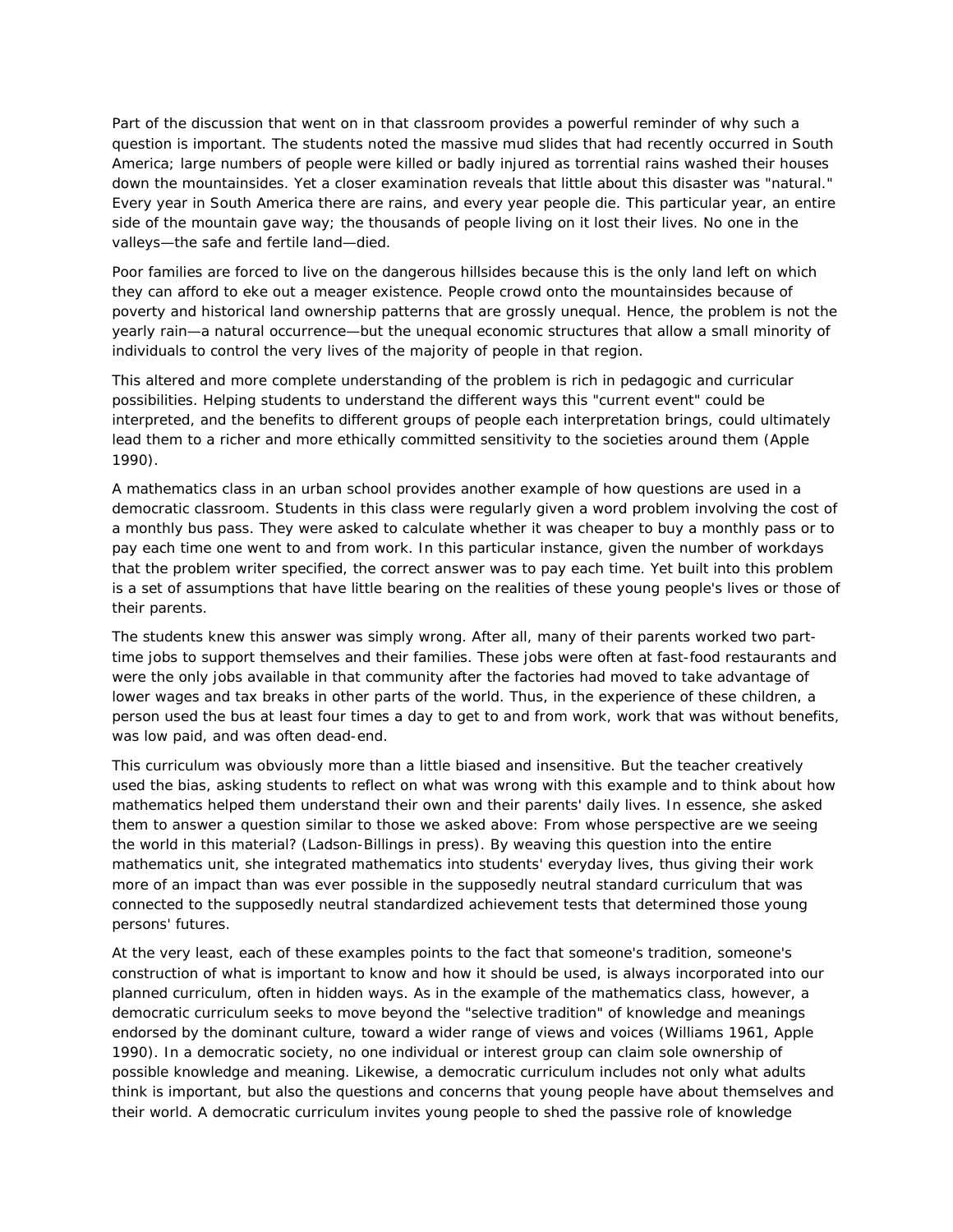consumers and assume the active role of "meaning makers." It recognizes that people acquire knowledge by both studying external sources and engaging in complex activities that require them to construct their own knowledge.

As we have previously seen, the democratic way of life engages the creative process of seeking ways to extend and expand the values of democracy. This process, however, is not simply a participatory conversation about just anything. Rather, it is directed toward intelligent and reflective consideration of problems, events, and issues that arise in the course of our collective lives. A democratic curriculum involves continuous opportunities to explore such issues, to imagine responses to problems, and to act upon those responses. For example, the curriculum includes learning experiences organized around problems and issues such as "Conflict," "The Future of Our Community," "Justice," "Environmental Politics," and so on.

Moreover, the disciplines of knowledge are not simply categories of "high culture" for children to absorb and accumulate; they are sources of insight and information that might be brought to bear on problems of living, lenses through which to look at those issues that confront us (Beane 1993). It is this last point that we can use to understand, for example, how talk about curriculum integration needs to move beyond mere questions about how to connect present pieces of the curriculum to a larger conversation involving what those connections might be about. As Dewey (1938, p. 49) pointed out:

What avail is it to win prescribed amounts of information about geography and history, to win ability to read and write, if in the process the individual loses his [sic] soul; loses his appreciation of things worthwhile, of the values to which these things are relative; if he loses desire to apply what he has learned and, above all, loses the ability to extract meaning from his future experiences as they occur.

Despite democratic claims about equal opportunity, many obstacles still block the path of nonprivileged young people in our schools—for instance, the overuse of standardized tests. One of the historic problems of many progressive curriculum ideas (and one reason they have often lacked support in nonprivileged communities) is that they appear to deemphasize the kind of official knowledge and skills that young people need to negotiate their way past the gatekeepers of socioeconomic access (Delpit 1986, 1988).

We previously noted that democratic schools are in part distinguished from other kinds of progressive schools in that they explicitly seek change in antidemocratic conditions in the school and society. Educators who work in democratic schools, however, are also acutely aware that such conditions, and the obstacles to larger access, must be reckoned with until they are changed. For this reason, a democratic curriculum seeks to help students become knowledgeable and skilled in many ways, including those required by the gatekeepers of socioeconomic access. In short, democratic educators live with the constant tension of seeking a more significant education for young people while still attending to the knowledge and skills expected by powerful educational forces whose interests are anything but democratic. Thus, we cannot ignore dominant knowledge. Having it does open some doors. But we must be careful in our interpretation here, because we do not want to endorse a continuation of the rigid "drill and skill" programs that so often constitute the school experiences of nonprivileged children. These children, too, have a right to the best of our progressive ideas. Our task is to reconstruct dominant knowledge and employ it to help, not hinder, those who are least privileged in this society.

The matter of creating a democratic curriculum is almost certain to involve conflict and contention. Practically all that is included in this sketch comes up against much of the dominant and longstanding view of what the planned curriculum ought to be about. The possibility of hearing a wide range of views and voices is often seen as a threat to the dominant culture, especially since some of those voices offer interpretations of issues and events quite different from those traditionally taught in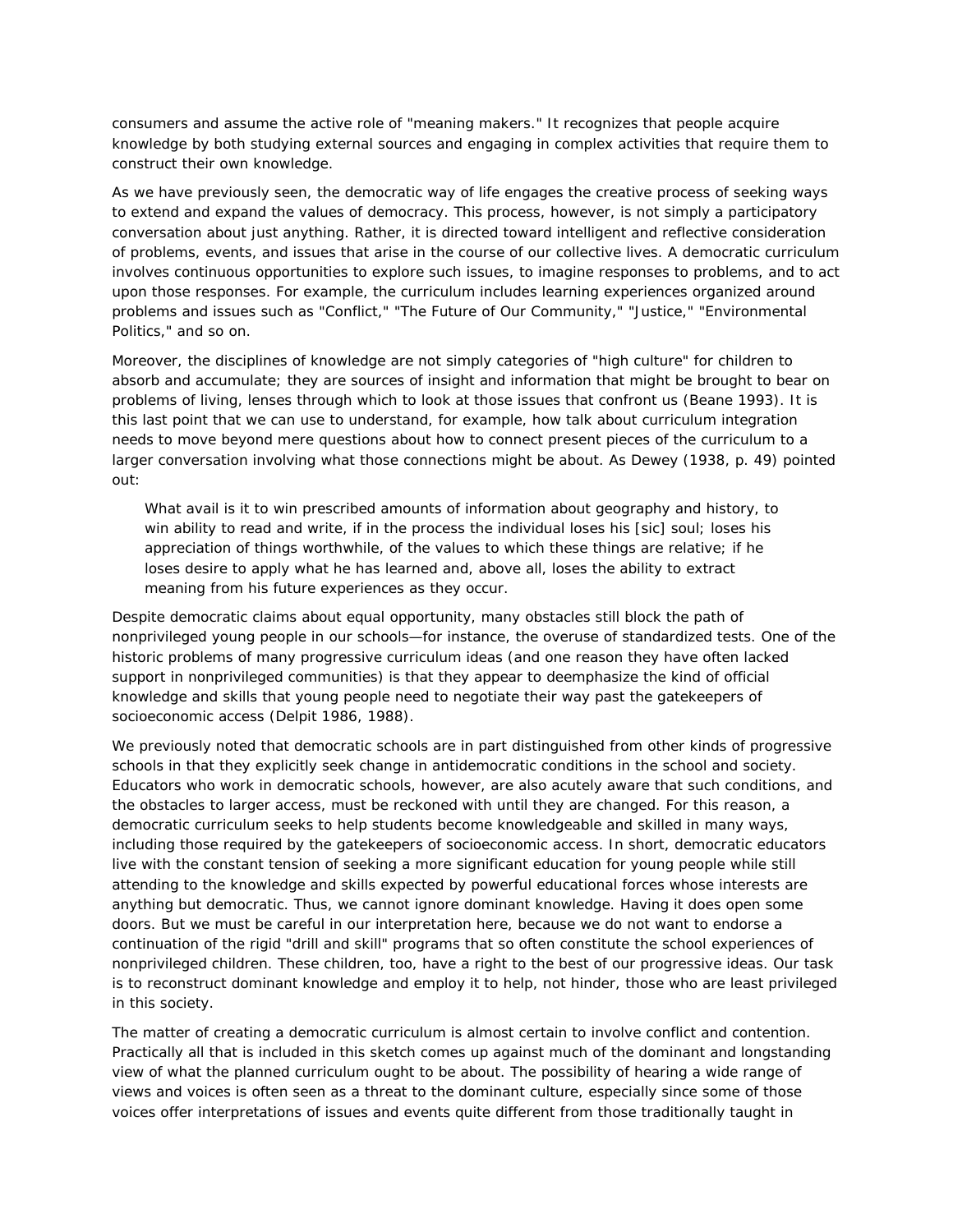schools. Worse yet, encouraging young people to critically analyze issues and events raises the possibility that they might call dominant interpretations (and teachings) into question. The same is true for organizing the curriculum around major social problems and issues, but this arrangement also comes into conflict with the sterilized version of knowledge and skill that is part of the separatesubject, discipline-centered, "high culture" approach to curriculum. And, finally, the possibility that young people might contribute their own questions and concerns to the curriculum raises the threat of touching on issues that reveal the ethical and political contradictions that permeate our society and of detracting from the values this society says it upholds.

All of these sources of resistance have been encountered repeatedly by those committed to democratic schooling. The resistance is not always couched in clear and explicit terms, however. For example, there are those who say that young people should not take on social issues because they are not ready to understand the complexities involved or because they might become depressed. Such arguments, of course, entirely ignore the fact that the young are real people living out real lives in our society; many of them know all too well, from their own lived experiences, about the consequences of racism, poverty, gender bias, homelessness, and so on. Obviously, then, those arguments simply seek to avoid the possibility that young people might come to see the political, ethical, and social contradictions that detract from their own dignity and seek to act against them.

It is important to note again that the concept of democratic schools is not intended only for the experiences of students. Adults, too, including professional educators, have a right to experience the democratic way of life in schools. We have already cited one example with regard to participation in determining policy and other decision making. But just as young people have a right to help create arrangements for their own education, so do teachers and other educators have a right to help create their own programs for professional growth based upon their perceptions of problems and issues in their classrooms, schools, and professional lives.

Furthermore, teachers have a right to have their voices heard in creating the curriculum, especially that intended for the particular young people they work with. Even the most casual of observers cannot help but notice that this right has been seriously eroded over the past several decades as curriculum decisions and even specific curriculum plans have been centralized in state and district offices of education. The consequent "de-skilling" of teachers, the redefinition of their work as the implementation of others' ideas and plans, is among the most obvious, and unbecoming, examples of how democracy has been dissolving in our schools (Apple 1986). Moreover, much of the talk about "site-based management," while appearing to reverse such centralization, actually amounts to little more than localizing struggles over limited resources and accountability for policy and program decisions made in distant places.

Finally, the matter of teachers' control of their own professional work involves not just resources and curriculum mandates, but instructional practices as well. Earlier we described how structural and curricular aspects of the school might be shaped by democratic values, though we also understand that they are also guided by research and other technical knowledge. In democratic schools, such knowledge does not come only from "elite" sources located outside the school, such as academic researchers. Of even more interest is the knowledge that teachers produce for their own use through action research and local dialogue. This does not mean other sources of professional knowledge are invalid or useless; it simply means they are not the only sources of worthwhile ideas.

When we link the democratic right of teachers to exercise meaningful control over their own work with the obligation of teachers and other adults to extend the democratic way of life to young people, we see the real possibility that democratic values might become a source of coherence for life in our schools. To turn the possibility into reality, however, we will again have to come up against some difficult questions. For instance, parents, the community, and the state certainly have a right to say what goals they want for education. But should they have the same say as professional educators in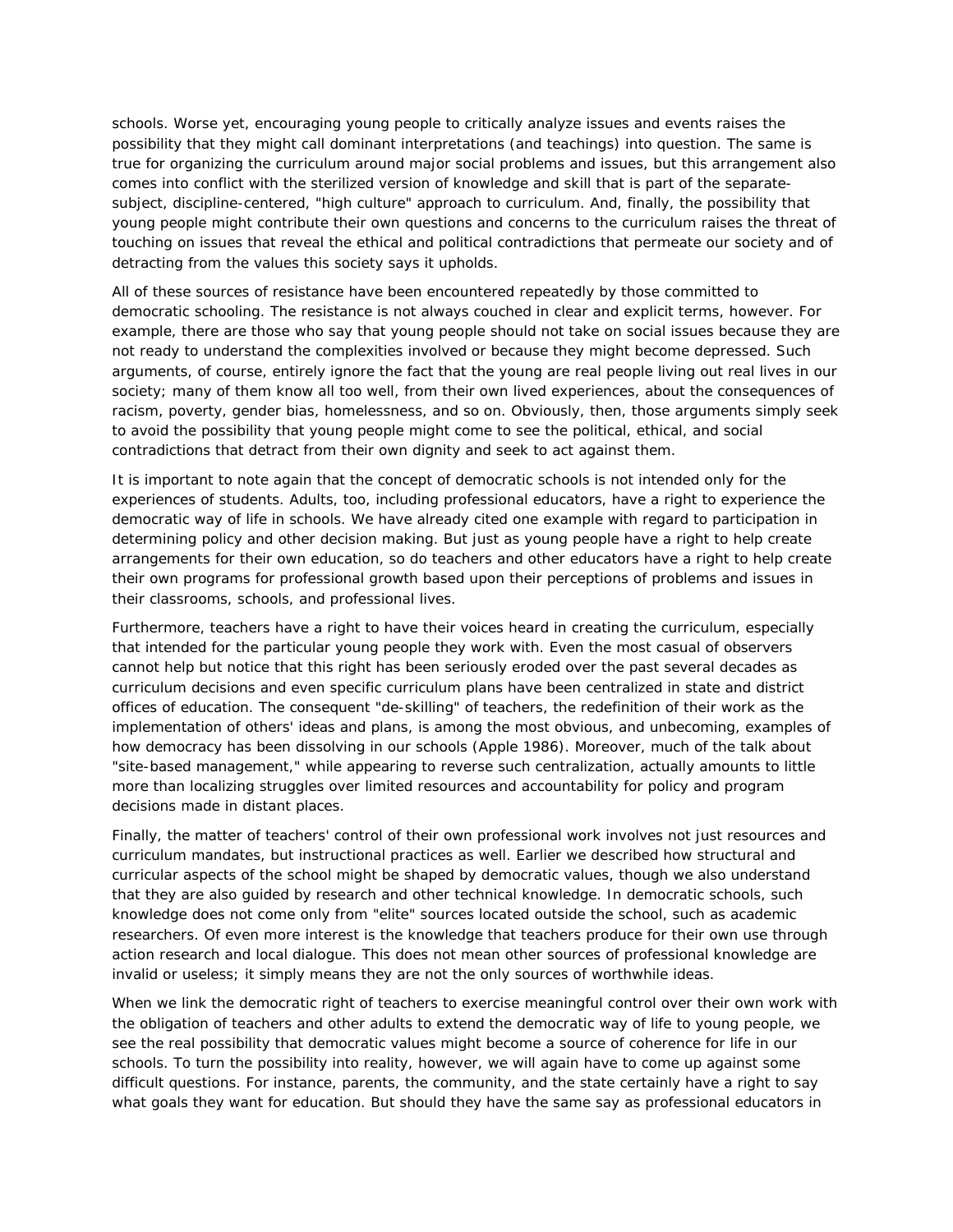decisions about such matters as curriculum organization and resources? Does the heavy obligation to democracy that we have asked teachers to carry entitle them to certain professional autonomies beyond community control? What can the stories in this book tell us about such questions?

# **Building on a Rich Legacy**

The picture we have sketched so far seems splendid in theory, but can it be fleshed out given present realities? It is true that the gap between democratic values and school practices is as wide now as it has ever been. But as the stories in this book reveal, the struggle to create democratic schools is alive in many places. The efforts described here are not anomalies of our own times; they are contemporary examples of a long line of work that has stretched over more than a century. As such, they offer a glimpse of the possibilities on the other side of the question that people today are still asking themselves: *How might schools both express and extend the meaning of democracy?*

We will read, for example, of serious efforts to connect the work of the school with the life of the community. Behind the projects described here lie movements that took place fifty and more years ago in places like Baltimore, Maryland, and Pulaski, Wisconsin, and Pasadena, California—places where young people undertook projects to solve serious community problems (see, for example, Anderson and Young 1951). Like today's efforts, those earlier projects were not short-term activities, important as those might be, but sustained efforts to forge substantive links with communities.

We will also read of attempts to create space in the curriculum for the study of large-scale social problems. Here we can look back to some of the progressive schools involved in the famous Eight-Year Study of the 1930s (Aikin 1962) and to the many classroom stories that emerged from the "core" movement in the 1940s and '50s (see, for example, Faunce and Bossing 1951).

And we will look at cooperative learning, which was favored in many of the earlier "core" schools and in the child-centered programs described by Rugg and Shumaker (1928) and the authors of *Life Skills in School and Society* (Rubin 1969). Our stories, like the earlier efforts, are concerned primarily with cooperative learning as a crucial aspect of the democratic way of life, not with the current popular focus of cooperative learning as a specific strategy for academic achievement.

In various ways, each story in this book emphasizes the involvement of young people in curriculum and other kinds of planning. The authors are following a long line of work describing such involvement not simply as a technique for reducing alienation and rebellion in classrooms but as part of a larger commitment to promoting individual and collective efficacy among young people (see, for example, Hopkins 1941; Giles, McCutchen, and Zechiel 1942; Zapf 1959; Waskin and Parrish 1967).

These stories also speak to serious efforts to build upon cultural diversity and to assuage the inequitable conditions surrounding cultural differences. In this regard, we should not forget that African Americans developed textbooks on their own history for segregated schools in the South during the 1930s and '40s. So much of the work in this area stands on the shoulders of W.E.B. Du Bois, who relentlessly fought to elevate the status and expectations of education for blacks—for example, seeing in job-skill training programs the obvious implications for differentiation of labor by race: "The ideals of education, whether men are taught to teach or plow, to weave or to write, must not be allowed to sink into sordid utilitarianism. Education must keep broad ideals before it, and never forget that it is dealing with Souls and not with Dollars" (Du Bois 1902, p. 82). We will hear the same theme resounding in the view of vocational education carried out at the Rindge School.

Nor are the authors here the first to recognize that creating democratic schools is a difficult endeavor when larger currents outside the school seem to be flowing in the opposite direction.]] Rugg and others (1939) spoke to this issue in the midst of social efficiency movements during the industrial revolution. And the authors of the 1952 ASCD Yearbook, *Growing Up in an Anxious Age* (Cunningham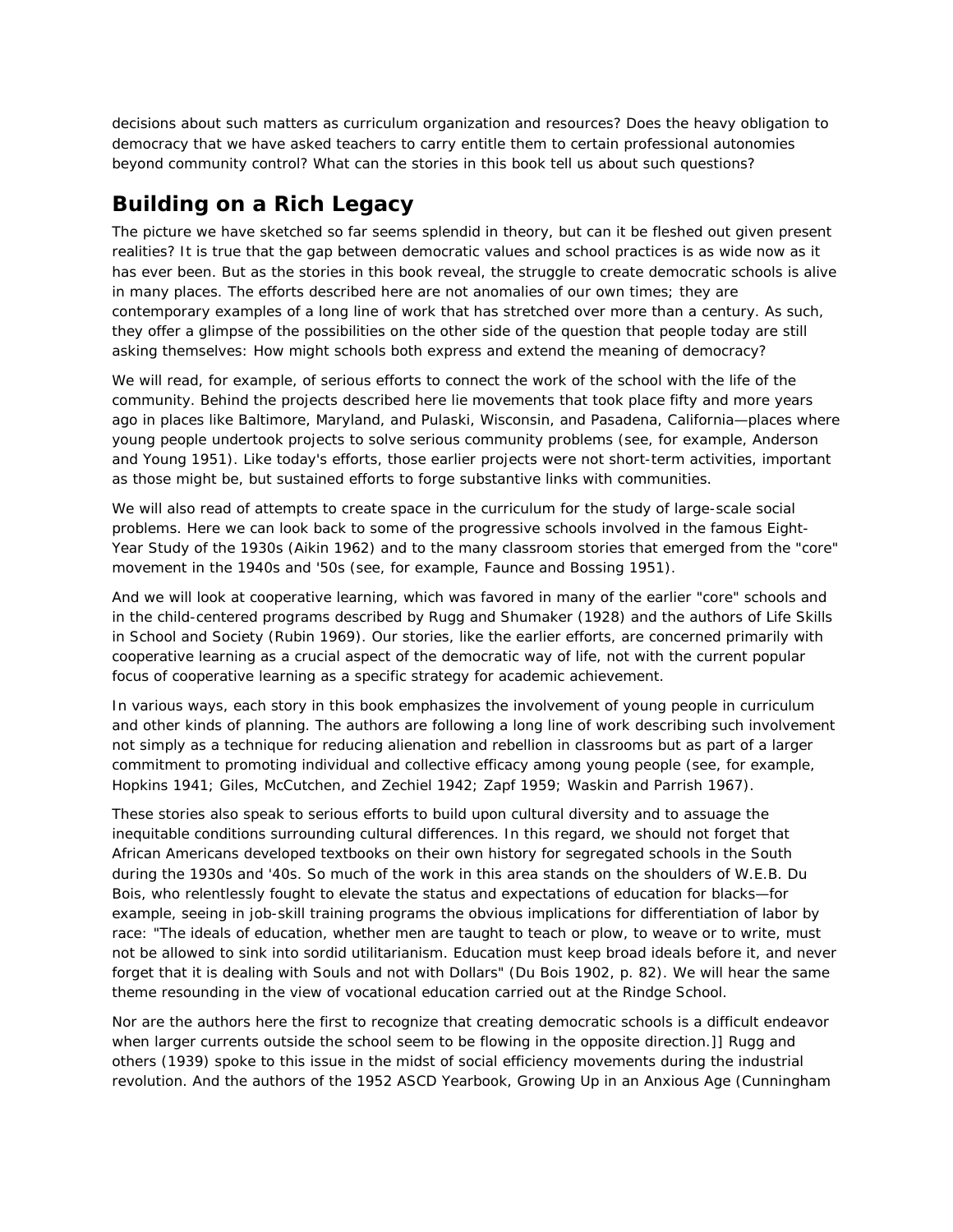1952), at the height of the McCarthy era, recounted chilling stories of ultraconservative attacks that resonate in our own times.

This brief historical sketch has focused mainly on the legacy of democratic education within schools. We would be remiss, however, if we failed to recognize that such work was (and still is) done in conjunction with efforts outside the schools themselves. For example, much of the impulse toward democratic schools rests on the prolific work of John Dewey, including not only that in education, such as his epic *Democracy and Education* (1916), but the vast array of essays and books on democracy in virtually all aspects of social affairs. A large debt is also owed to people like Elizabeth Harrison and Ella Flagg Young, who fought hard for the rights of children and teachers, and to others like George Counts and Harold Rugg, who advocated for a view of education as part of more widespread democratic social reconstruction.

Similarly, political activists in larger civil rights movements played no small part in democratizing various aspects of schooling. Were it not for their efforts, the schools might still be plagued by legally sanctioned racial segregation and exclusion of people with disabilities. As well, we cannot ignore the efforts of such groups as the American Library Association to protect young people from the restrictive limitations of censorship. While the courts are still confounded by the question of whether the school should be an arena for full democracy or a "limited forum" for democratic rights, it is all too possible to imagine that the question itself might never have reached the courts were it not for the relentless appeals of democratic activists.

Clearly, then, the idea of extending and protecting democracy in schools is not simply a product of our own times. Both the general concept and the specific features we have sketched out have roots in efforts stretching back more than a century. The historian of democratic schools, however, always has to keep two things in mind. First, just as democracy has had multiple meanings in the larger society, so has its interpretation with regard to schools been somewhat ambiguous. Second, democracy is a dynamic concept that requires continuous examination in light of changing times. For these reasons, we are always at risk of being disappointed when one or another historical attempt at democratic schools did not push as far as we would wish or is revealed as a mix of success and contradiction. What is important is that we recognize moments of democratic impulse in the past as a legacy on which to build our own efforts.

# **Toward Democratic Schools**

We have chosen to include in this book four examples of democracy brought to life in schools: Central Park East Secondary School in New York City, the Rindge School of Technical Arts in the Boston area, La Escuela Fratney in Milwaukee, and a particular program within Marquette Middle School (now called Georgia O'Keefe Middle School) in Madison, Wisconsin. Each represents the creative response of educators to the realities of poverty, injustice, and dislocation. And all show the rich learning experiences that result from people's determination to make their classrooms centers of democratic practice and to create permeable boundaries between the school and the larger society.

Early on, we made a decision that these stories must be told in the words of the people involved. This is crucial. The feelings of frustration, and sometimes cynicism, that many educators and community members experience are often the result of not hearing each others' stories. Failure seems to make better headlines than hard-won, slow success. The stories presented here are not romantic. They are honest about the possibilities, and difficulties, we face as we move toward more democratic practices.

And let us remember who that "we" is. Democratic schools need to be based on a broad definition of "we," a commitment to building a community that is both of the school and of the society in which the school exists. Taken together, the stories told in this book say something quite important about the realities of democratic school reform. In each case, success required the conscious building of coalitions within the school and between the school and constituencies outside it. In none of the cases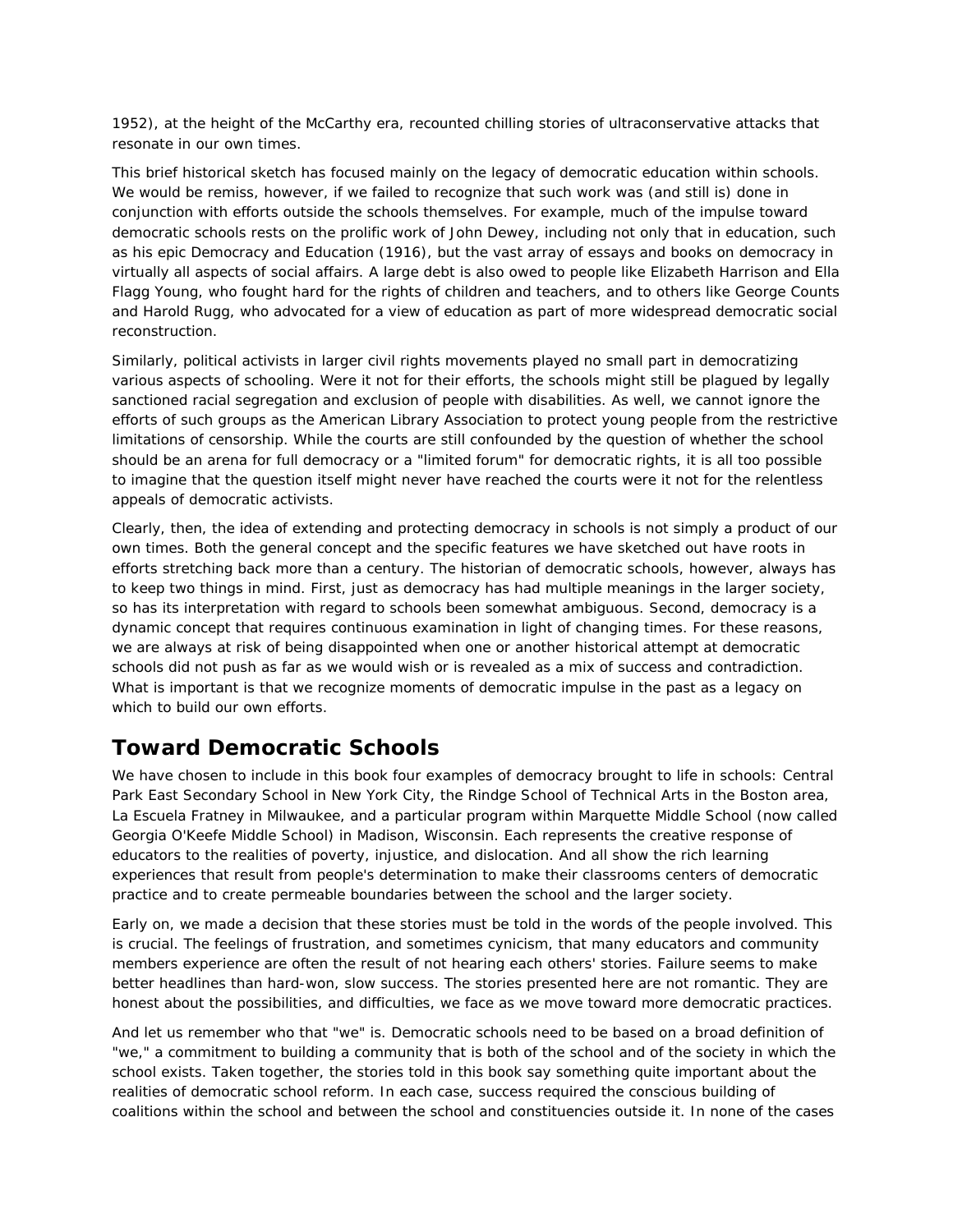was the impetus generated from the "top." Instead, bottom-up movements—groups of teachers, the community, social activists, and so on—provided the driving force for change. Finally, none of the reforms was driven by a technical, achievement-at-all-costs vision. Instead, each was linked to a broadly defined set of values that was put into practice: enhancing participation at the grass roots and in the school, empowering individuals and groups who had heretofore been largely silenced, creating new ways of linking the real world and real social problems with the school so that the school is integrally connected to the experiences of people in their daily lives.

We shall be honest here. None of the examples included in this book is guaranteed to solve all the many problems schools confront. In fact, given the economic and social crises that continue to beset so many people in this society, schools and classrooms such as these have their work cut out for them, not only educationally but economically as well (see, for example, Kozol 1991). By attempting to create new, more democratic possibilities in our public schools, however, we can relearn what is possible. Make no mistake about it, the stakes are high, as James Mursell (1955, p. 3) pointed out 40 years ago:

If the schools of a democratic society do not exist for and work for the support and extension of democracy, then they are either socially useless or socially dangerous. At the best they will educate people who will go their way and earn their living indifferent to the obligations of citizenship in particular and of the democratic way of life in general. . . . But quite likely they will educate people to be enemies of democracy—people who will fall prey to demagogues, and who back movements and rally round leaders hostile to the democratic way of life. Such schools are either futile or subversive. They have no legitimate reason for existence.

#### **References**

Aikin, Wilford. (1962). *The Story of the Eight-Year Study*. New York: Harper and Brothers.

Anderson, Walter A., and William E. Young, eds. (1951). *Action for Curriculum Improvement*. Washington, D.C.: ASCD.

Apple, Michael. (1986). *Teachers and Texts: A Political Economy of Class and Gender Relations in Schools*. New York and London: Routledge and Kegan Paul.

Apple, Michael. (1988). "Redefining Equality." *Teachers College Record* 90: 167–184.

Apple, Michael. (1990). *Ideology and Curriculum*. 2nd ed. New York: Routledge.

Apple, Michael. (1993). *Official Knowledge: Democratic Education in a Conservative Age*. New York: Routledge.

Beane, James. (1990). *Affect in the Curriculum*. New York: Teachers College Press.

Beane, James. (1993). *A Middle School Curriculum: From Rhetoric to Reality*. 2nd ed. Columbus, Ohio: National Middle School Association.

Bastian, Ann, Norm Fruchter, Marilyn Gittell, Colin Greer, and Kenneth Haskins. (1986). *Choosing Equality: The Case for Democratic Schooling*. Philadelphia: Temple University Press.

Cunningham, Ruth, ed. (1952). *Growing Up in an Anxious Age*. Washington, D.C.: ASCD.

Delfattore, Joan. (1993). *Why Johnny Can't Read*. New Haven: Yale University Press.

Delpit, Lisa. (1986). "Skills and Other Dilemmas of a Progressive Black Educator." *Harvard Educational Review* 56: 379–385.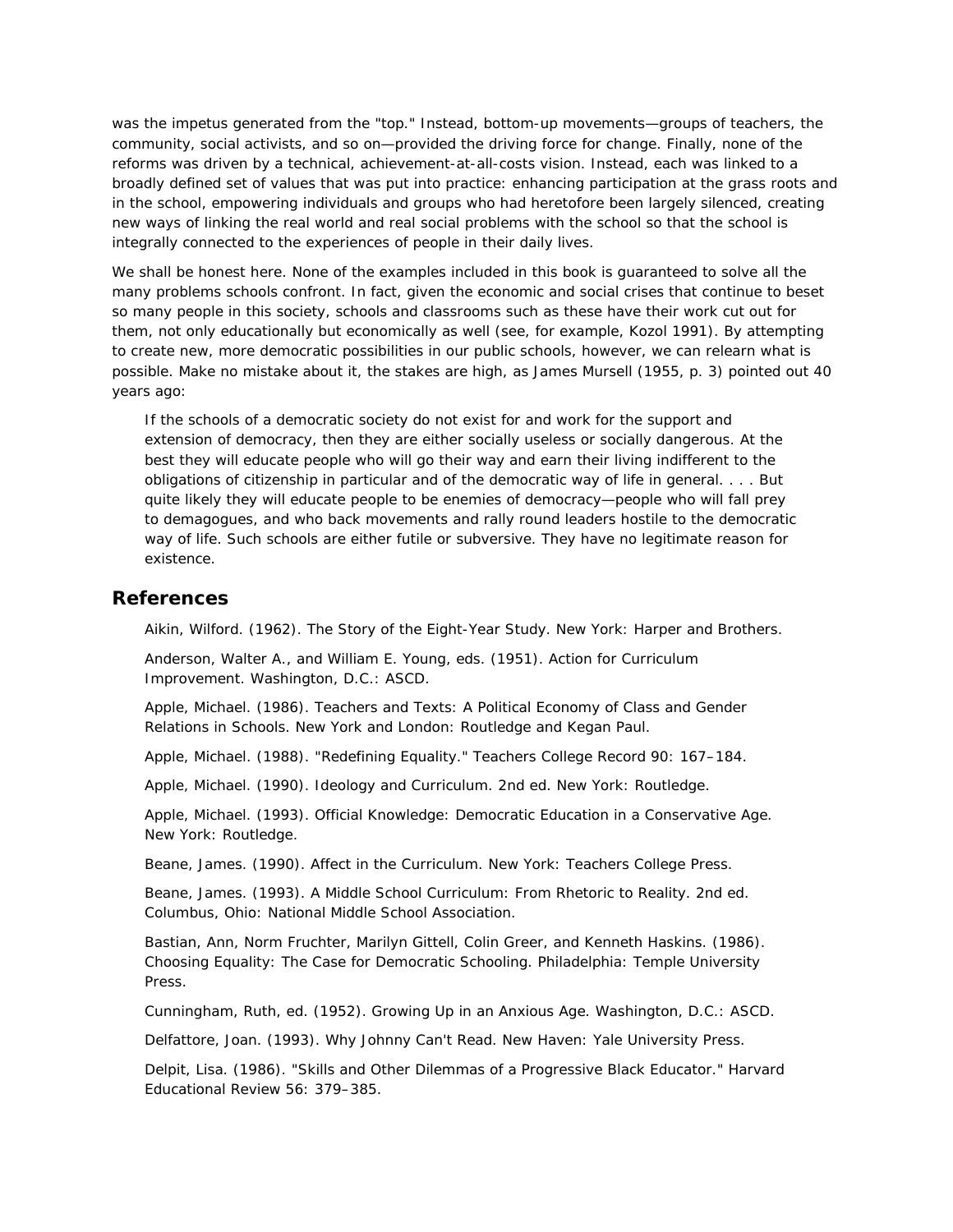Delpit, Lisa. (1988). "The Silenced Dialogue: Power and Pedagogy in Educating Other People's Children." *Harvard Educational Review* 58: 280–298.

Dewey, John. (1916). *Democracy and Education*. New York: Macmillan.

Dewey, John. (1938). *Experience and Education*. Bloomington, Ind.: Kappa Delta Pi.

Du Bois, W.E.B. (1906). *The Negro Artisan*. Atlanta: Atlanta University Press.

Faunce, Roland, and Nelson Bossing. (1951). *Developing the Core Curriculum*. New York: Prentice-Hall.

Giles, H.H., S.F. McCutchen, and A.N. Zechiel. (1942). *Exploring the Curriculum*. New York and London: Harper and Brothers.

Graebner, William. (1988). *The Engineering of Consent: Democracy as Social Authority in the Twentieth Century*. Madison: University of Wisconsin Press.

Greene, Maxine. (1985). "The Role of Education in Democracy." *Educational Horizons* 63 (Special Issue): 3–9.

Gutmann, Amy. (1987). *Democratic Education*. Princeton, N.J.: Princeton University Press.

Hopkins, L. Thomas. (1941). *Interaction: The Democratic Process*. Boston: D.C. Heath.

Jensen, Carl, and Project Censored. (1994). *Censored: The News That Didn't Make the News—and Why*. New York: Four Walls Eight Windows.

Kozol, Jonathan. (1991). *Savage Inequalities*. New York: Crown.

Ladson-Billings, Gloria. (in press). "Making Math Meaningful in Cultural Contests." In *New Directions in Equity for Mathematics Instruction*, edited by Walter Secada, Elizabeth Fennema, and Lisa Byrd. New York: Cambridge University Press.

Miel, Alice, and Kimball Wiles, eds. (1949.) *Toward Better Teaching: A Report of Current Practices*. Washington, D.C.: ASCD.

Mursell, James. (1955). *Principles of Democratic Education*. New York: Norton.

Oakes, Jeannie. (1985). *Keeping Track: How Schools Structure Inequality*. New Haven: Yale University Press.

Rubin, Louis J., ed. (1969). *Life Skills in School and Society*. Washington, D.C.: ASCD.

Rugg, Harold, ed. (1939). *Democracy and the Curriculum*. Third Yearbook of the John Dewey Society. New York: D. Appleton-Century.

Rugg, Harold, and Anne Shumaker. (1928). *The Child-Centered School*. New York: World Book.

Waskin, Yvonne, and Louise Parrish. (1967). *Teacher-Pupil Planning for Better Classroom Learning*. New York: Pitman.

Williams, Raymond. (1961). *The Long Revolution*. London: Chatto and Windus.

Wood, George. (1988). "Democracy and the Curriculum." In *The Curriculum: Problems, Politics, and Possibilities*, edited by Landon Beyer and Michael Apple. Albany: State University of New York Press.

Wood, George. (1992). *Schools That Work*. New York: Dutton.

Zapf, Rosalind. (1959). *Democratic Practices in the Secondary School*. Englewood Cliffs, N.J.: Prentice-Hall.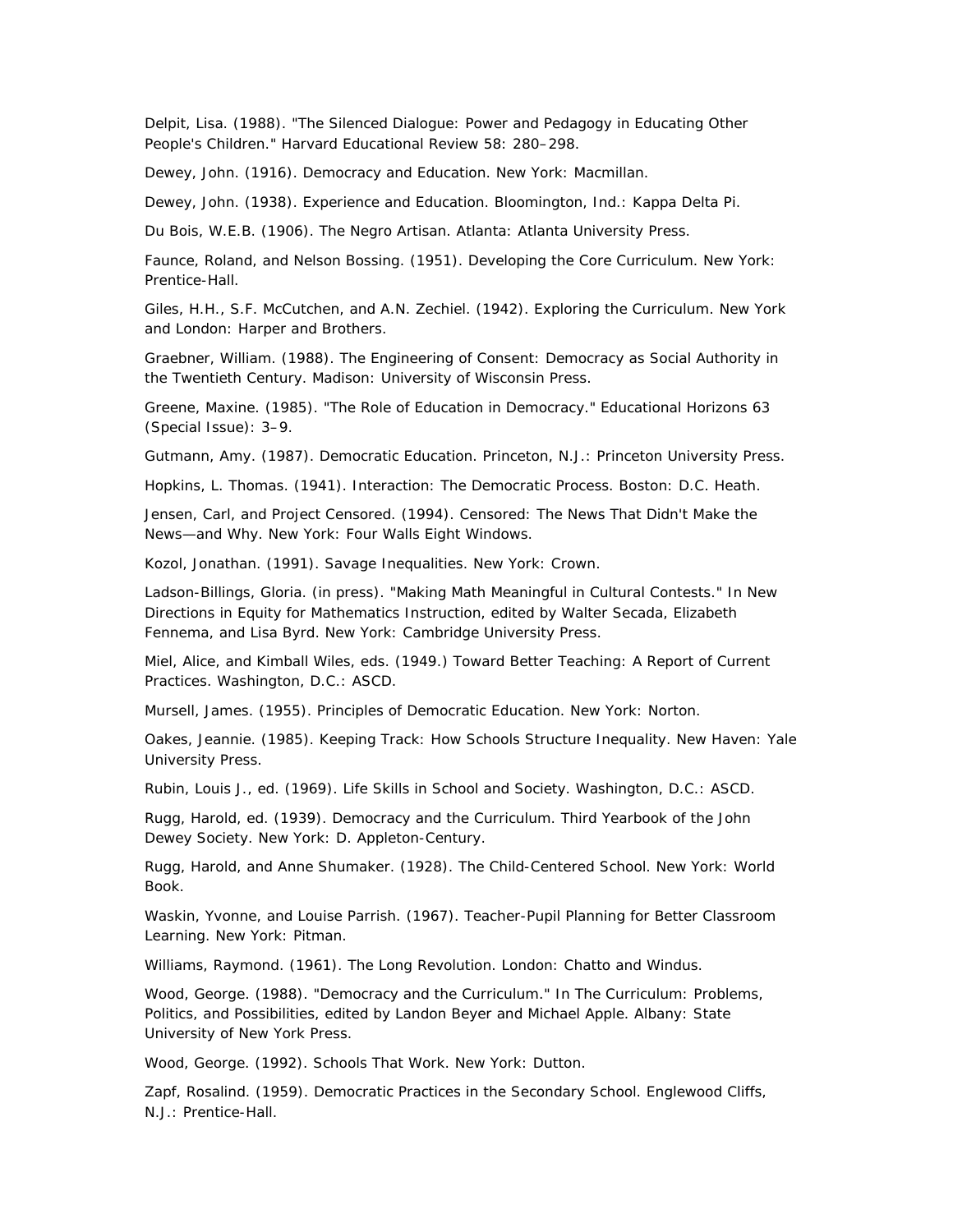# **Chapter 6. Lessons from Democratic Schools**

#### *by Michael W. Apple and James A. Beane*

We live in a time when the very meaning of democracy is being radically changed. Rather than referring to ways in which political and institutional life are shaped by equitable, active, widespread, and fully informed participation, democracy is increasingly being defined as unregulated business maneuvers in a free market economy. Applied to schools, this redefinition has given rise to the push for tax credits and vouchers, management by private firms, commercialized media and materials, and abandonment of the broader ideals of public education (Apple 1993). This degradation has extended to the point where a private consulting firm has recommended that "public" be dropped from "public schools" because its similar use in conjunction with housing, libraries, radio, and assistance programs has come to have negative connotations. Such is the power of language manipulation: Social commitments for the common good are now made out to be "public nuisances."

The schools described in this book are part of a larger movement that eschews this redefinition of democracy in education. They are deeply involved in finding practical ways to increase the meaningful participation of everyone involved in the educational experience, including parents, local residents, and especially students themselves. From their experiences, we can see that this goal is attainable through the creation of learning communities within each school and between the school and the larger community (see also Smith 1993).

The curriculum in all of these schools is based on the belief that knowledge comes to life for students and teachers only when it is connected to something that is serious. Rigorous intellectual work is prized, not for the sake of symbolic standards or agreeable publicity, but because of its ability to make a difference in how we understand and act powerfully on the social world in which we live. The implications for a process of assessment dramatically different from the relatively mechanical and reductive standardized procedures used by so many school systems are visible in these pioneering schools as well.

The idea of a thematic curriculum dominates these schools, not simply as an effective methodology that keeps kids happy, but because this approach involves putting knowledge to use in relation to real life problems and issues (Beane 1993). The focus on what is called "unmet community needs" in Rindge, on social and environmental issues at Fratney and Marquette, or on finding answers to "serious questions" at Central Park East is there because knowledge is thought about differently. Rather than being lists of concepts, facts, and skills that students master for standardized achievement tests (and then go on to forget, by and large), knowledge is that which is intimately connected to the communities and biographies of real people. Students learn that knowledge makes a difference in people's lives, including their own.

This view of knowledge can be seen in the emphasis at Rindge on transforming vocational education. Here, vocational education is not simply teaching future workers the flexible job skills supposedly needed for the 21st century, for despite political and educational rhetoric to the contrary, most economic forecasts show that a large proportion of the jobs the modern economy is creating are lowskilled, part-time, and poorly paid (Apple 1989). Vocational education at Rindge is designed as preparation for an enhanced model of active citizenship in which all people are empowered to make important decisions about the institutions in which they live and work—now and in the future. This same understanding can be seen in the emphasis at Marquette, Fratney, and Central Park East on developing curricula that speak to the present concerns and future dreams of the students, teachers, and communities that have so much to gain and lose in these schools.

We do not want to be dewy-eyed romantics here. The authors of these chapters are honest about the challenges they still face: financial cuts, pressure from powerful groups to define school purposes in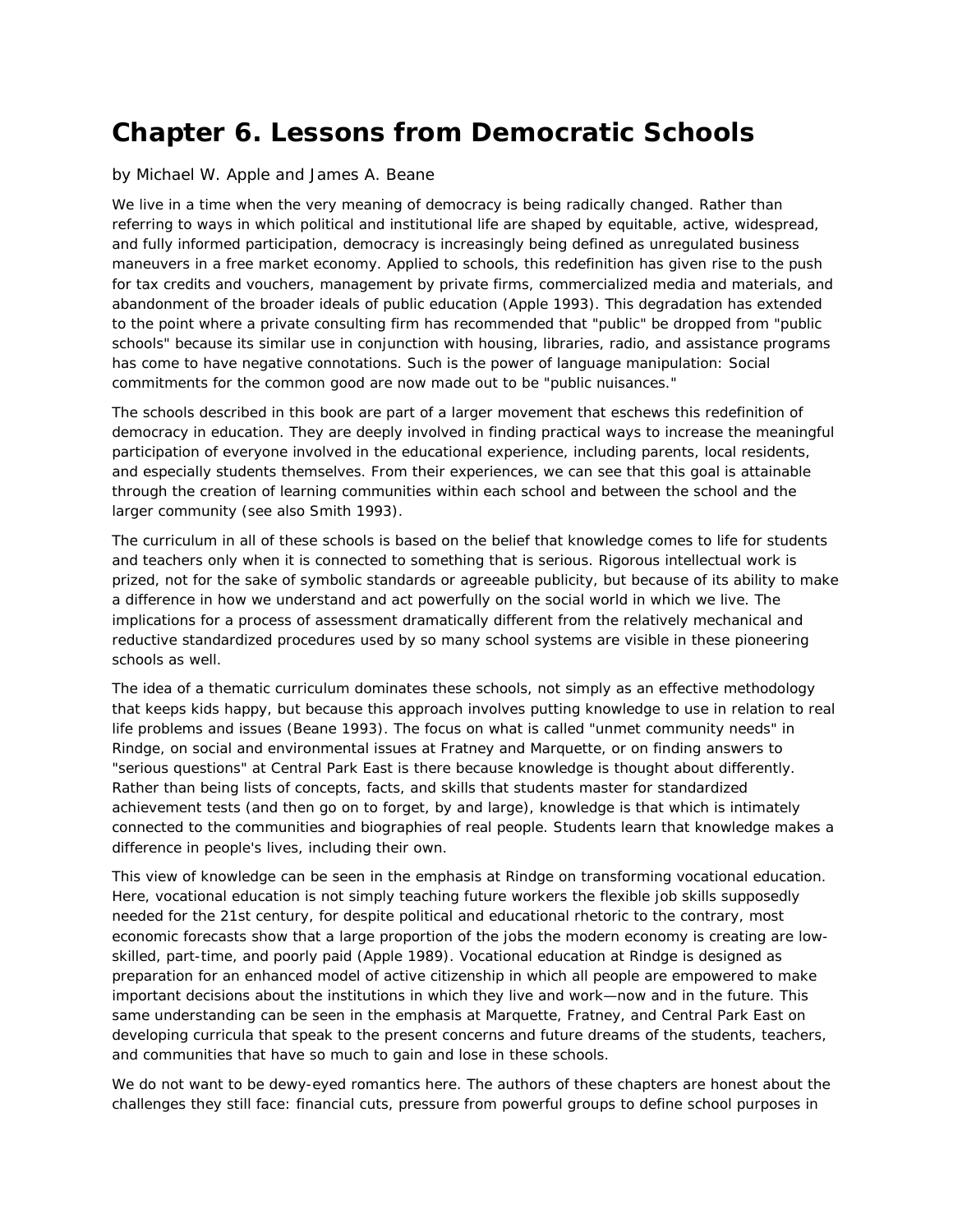terms of business community needs, ultraconservative attacks on programs and materials, the obsession with measuring anything that moves in the classroom, bureaucratic intransigence, and a society that has been told that public schools can't work in creative ways. What is perhaps most impressive about these schools is their remarkable progress in the face of such challenges. There are lessons to be learned here.

One fact that emerges clearly from these accounts is the attention educators give to the "mundane" realities of daily life in schools. These stories remind us that the most powerful meaning of democracy is formed not in glossy political rhetoric, but in the details of everyday lives. In these schools, people take seriously the realities of curriculum development, teaching, assessment, and the lives of students and teachers who must cooperate to make schools actually work. To say that people are committed to such matters may seem a needless restatement of the obvious; after all, the same topics are part of almost any "reform" talk in almost any faculty room. What is striking about these educators, however, is that they refused to allow the difficult financial stringencies we are all under, the often unwieldy bureaucratic regulations of many school systems, and the immense social pressures and demands being placed on schools to get in the way of building educational experiences that make a real difference in the lives of their students. In viewing such conditions as challenges to be dealt with, not excuses for inaction, these educators have shown a quality that more of us should aspire to, the quality of uncommon courage.

These educators have also managed to evoke an education that is both disciplined and caring; they do not provide formulas for students, teachers, or administrators. An education of this sort is the result of hard work by *everyone* involved. From our experience with the educators writing in this book, we know such work is compelling and fulfilling, but almost always exhausting. Yet, as almost any educator knows, we are all exhausted at the end of a day spent dealing with the realities of schools. The people whose voices you have heard here, however, have made a choice: Rather than spending most of their time on administrative tasks, curricula, teaching, and evaluation that are disconnected from their students and from the communities that they serve, rather than continuing to reproduce the conditions that make so many of our most talented teachers and administrators feel frustrated in their day-to-day lives, they have decided to make a break. They have decided to devote their lives as educators to engaging in educational activity organized around democratic social and pedagogic principles in which they strongly believe. In other words, they have chosen to be exhausted as a result of something worthwhile.

Our analysis to this point implies that these chapters, and their authors, describe an important break from "traditional" practice. Well, yes and no. They do stand as articulate statements about what is possible in schools if people are willing to move away from simply echoing the rhetoric of democracy and instead take up the practical tasks involved in building more democratic schools. As we note in Chapter 1, however, these schools and classrooms have not broken away from a tradition; they have found their way back to it. One of the distinct tragedies of today's school reform efforts is that the people involved have almost no knowledge of the long and valued tradition of like-minded efforts. Unfortunately, educators and citizens alike seem to have virtually no collective memory of the many successful attempts at building more democratic schools. The history of progressive school reform documents the fact that thousands of teachers, administrators, community activists, and others spent their entire professional lives trying to build more educationally and socially responsive institutions. We have much to gain by reconnecting with their successes and with how they approached and overcame difficulties. All progressively inclined educators stand on the shoulders of these people, people whose eloquent vision and hard work day in and day out stand as reminders that what the educators in this book are now doing in real schools is a continuation of a long and wide river of democracy. Our tasks as educators are to keep the river flowing on course and to enable all of the children of this nation to participate in this process.